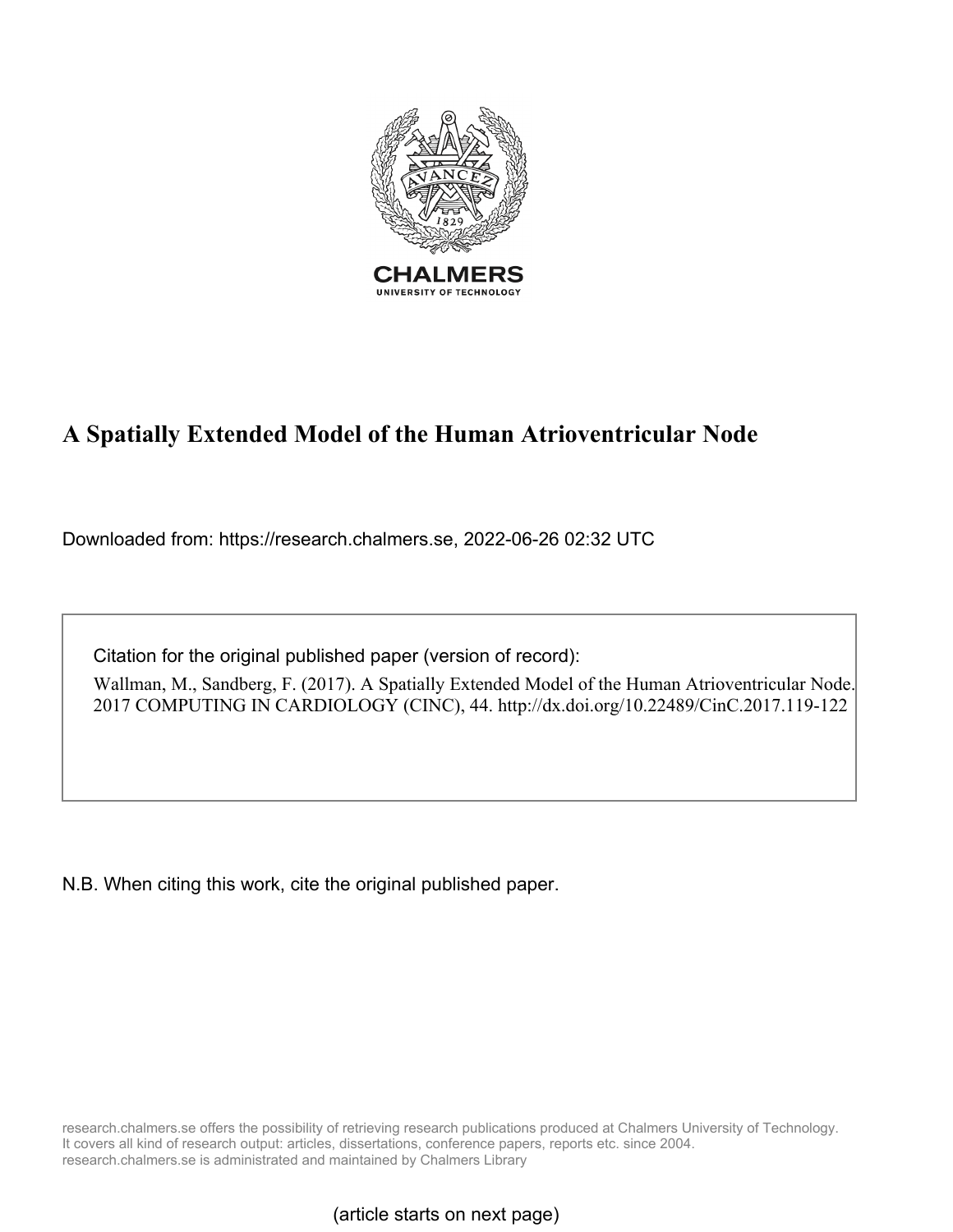# A Spatially Extended Model of the Human Atrioventricular Node

Mikael Wallman<sup>1</sup>, Frida Sandberg<sup>2</sup>

<sup>1</sup> Fraunhofer-Chalmers Centre, Gothenburg, Sweden

<sup>2</sup> Department of Biomedical Engineering and Center for Integrative Electrocardiology (CIEL), Lund University, Lund, Sweden

#### Abstract

*The atrioventricular (AV) node plays a crucial role during many supraventricular tachycardias (SVT). To better understand its function under these complex conditions, mathematical modelling has emerged as a valuable tool. The model presented here builds on a recently published 1D model of the human AV-node, consisting of a series of interacting nodes, each with separate dynamics in refractory time and conduction delay. Here, we extend the formulation to 2D and demonstrate its ability to reproduce clinical data. Subsequently, we use it to study how AVnodal properties for clinically assessed single and dual AVnode physiology affect activation for regular and stochastic input. In particular we study the effect of functional gradients within the AV node on ventricular response during atrial pacing and atrial fibrillation. Simulation results display important emergent features such as pathway switching and concealed conduction, and show differences in AF response that are not present in response to pacing. Simulation of a single impulse takes around 30 ms, admitting interactive use on clinical time scales as well as parameter estimation and uncertainty quantification. To our knowledge, the presented model is the first spatially extended human AV-node model, and as such represents a novel tool for understanding the human AV-nodal function in both healthy and diseased individuals, thereby paving the way for improved SVT diagnosis and therapy.*

# 1. Introduction

The atrioventricular node (AVN) is a part of the electrical conduction system of the heart that connects the atria to the ventricles. During normal sinus rhythm, its main function is to delay electrical impulses to coordinate atrial and ventricular contractions. During supraventricular tachycardias, the refractoriness of the AV-node becomes important since it regulates which atrial impulses reach the ventricles and thus prevents the heart from racing. In spite of its prominent role in both normal and diseased cardiac function, the human AV-node is still neither routinely characterized in clinic nor well understood [1]. A deeper understanding and better characterization of the AV-nodal function will give new possibilities for improved and individualized therapy, e.g. in rate control of AF.

Currently, the AVN is thought to have at least two accessory pathways, the fast pathway (FP) and slow pathway (SP), connecting to a central node [2]. SP and FP have distinct electrophysiological properties: FP conducts impulses faster than SP, but has a longer refractory period than SP. This results in a functional interplay between the pathways, causing the complex behaviour that is observed in clinical and experimental settings. This includes concealed conduction, where impulses through one of the pathways modulate conduction of subsequent impulses without activating the ventricles, and pathway switching, where the frequency of impulses from the atria regulate which pathway is taken for AV conduction.

Although the human AVN has gained relatively little attention within the modelling community, a few previous models exist. These represent several levels of abstraction, ranging from lumped single pathway formulations [3], via statistical descriptions [4, 5], to highly complex biophysical models [6]. However, in all of these models, insight into the AV-nodal function is hampered either by lumping of functionally important entities, such as refractory time and conduction delay[4,5], or SP and FP conduction[3], or by computational and structural complexity[6].

To remedy this, we have recently proposed to model the human AVN function as impulse propagation in a connected graph [7]. While the model is complex enough to give non-trivial mechanistic insights into the AV-nodal function under various stimuli with minimal computational efforts, it relies on a simplified 1D geometry consisting of two pathways joining at their terminal node. Here we extend the model to a human image-derived 2D geometry, permitting us to study spatial properties of the AV-nodal activation. Using this model, estimate parameters from invasive clinical data, and study the impact of gradients of functional properties within the AVN on AV-conduction during AF.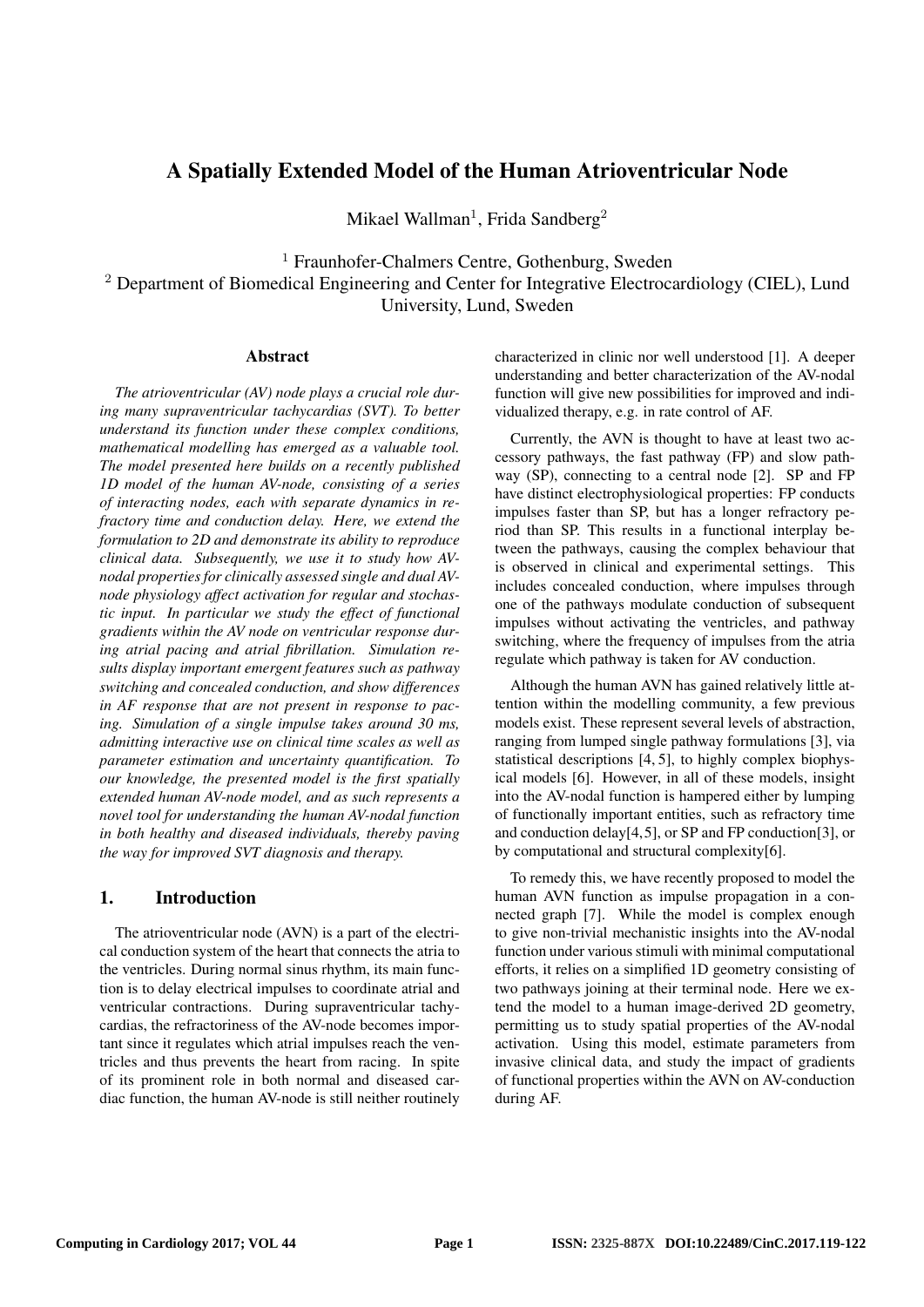# 2. Methods

# 2.1. Model description

In the proposed model [7] the AV-node is described as a network of nodes  $n_j$ ,  $j = 1...M$ , each corresponding to a localized part of the AV-node. The nodes in the network propagate impulses, corresponding to action potentials, along the network edges. When a node receives an impulse, a new refractory period (*R*) and delay (*D*) are computed according to Eqs. (1) and (2).

$$
R_i = R_{min} + \Delta R (1 - e^{-(t_i - t_{i-1} - R_{i-1})/\tau_R}), \quad (1)
$$

$$
D_i = D_{min} + \Delta D e^{-(t_i - t_{i-1} - R_{i-1})/\tau_D}.
$$
 (2)

Here,  $R_i$  and  $D_i$  are the refractory period and delay, respectively, following impulse *i*. The parameters *Rmin* and *Dmin* are the smallest possible refractory period and delay, and  $\Delta R$  and  $\Delta D$  are the maximal prolongations in refractory period and delay. The term *t<sup>i</sup>* is the arrival time of impulse *i*. Finally,  $\tau_R$  and  $\tau_D$  are time constants. Using Eqs. (1) and (2), impulses are propagated through the network in an event-based fashion. Impulse propagation can be efficiently evaluated using Alg. 1.

| <b>Algorithm 1</b> Modified Dijkstra's Algorithm |  |  |  |  |  |
|--------------------------------------------------|--|--|--|--|--|
| while $Q \neq \emptyset$ do                      |  |  |  |  |  |
| $n_i \leftarrow argmin_{n \in Q} n.t$            |  |  |  |  |  |
| $Q \leftarrow Q \setminus n_i$                   |  |  |  |  |  |
| if $n_i.t > n_i.R$ then                          |  |  |  |  |  |
| compute $n_i$ . R according to Eq. (1)           |  |  |  |  |  |
| compute $n_i.D$ according to Eq. (2)             |  |  |  |  |  |
| for all $n_k \in N(n_i)$ do                      |  |  |  |  |  |
| if $n_j.t + n_j.D * c(j, k) < n_k.t$ then        |  |  |  |  |  |
| $n_k.t \leftarrow n_j.t + n_j.D * c(j,k)$        |  |  |  |  |  |
| end if                                           |  |  |  |  |  |
| if $n_k \notin Q$ then                           |  |  |  |  |  |
| $Q \leftarrow Q \cup n_k$                        |  |  |  |  |  |
| end if                                           |  |  |  |  |  |
| end for                                          |  |  |  |  |  |
| end if                                           |  |  |  |  |  |
| end while                                        |  |  |  |  |  |

The impulse arrival time *t*, as well as *R* and *D*, are given in point notation when associated with a specific node, so that for instance  $n_i$ , *t* denotes the impulse arrival time at node  $n_j$ . Further,  $N(n_j)$  is a function returning the neighbours of node  $n_j$  and  $c(j, k)$  is a multiplicative factor accounting for the distance between nodes  $n_j$  and  $n_k$ . For further details, see [7].

In this work, we have used an image-derived human 2D geometrical model. The model, which was constructed

from data published in [2], consists of 1044 interconnected network nodes, representing the leftward and rightward nodal extensions and the central node, measuring around 5 mm in both width and height. In the 2D geometry, all nodes (except the ones on the edges) are connected to 8 neighbours, with the value of  $c(n, k)$  set to 1 for horizontal neignbours, with the value of  $c(n, \kappa)$  set to 1 for horizontal<br>and vertical connections, and to  $\sqrt{2}$  for diagonal connections. Two sets of parameters were used in the model, one for FP and another for SP giving a total of 12 model parameters. We denote the parameter vector  $\theta = [R_{min}^{FP},$  $\Delta R^{FP}$ ,  $\tau_{R}^{FP}$ ,  $R_{min}^{SP}$ ,  $\Delta R^{SP}$ ,  $\tau_{R}^{SP}$ ,  $D_{min}^{FP}$ ,  $\Delta D^{FP}$ ,  $\tau_{D}^{FP}$ ,  $D_{min}^{SP}$ ,  $\Delta D^{SP}$ ,  $\tau_D^{SP}$ ]. Two parameterizations were compared: in one, parameters were interpolated between these values to create a smooth gradient, as shown in Fig. 1(a), where a value of 1 represent FP parameters, a value of 0 represents SP parameters and values in between represent linear combinations of the two. Gradients of connexin expression, thought to correlate with functional properties, have been observed in the human AV-node [2]. In the other parametrization, values were set to either 1 or 0, creating a sharp boundary between SP and FP parameters, as shown in Fig. 1(b).



Figure 1. Geometry and distribution of functional properties of the 2D model, consisting of a leftward extension (FP) and a rightward extension (SP). Dark red and dark blue represents functional properties of FP and SP respectively. Panel (a) shows a smooth gradient of parameters between SP and SP, whereas panel (b) shows the setting with a sharp functional boundary.

# 2.2. Simulations

Initially, we fitted model parameters to two data sets, corresponding to two different patients, one suffering from AVNRT (patient 1) and one without supraventricular arrhythmias (patient 2), presented in [8]. This was done under the two different hypotheses about distribution of functional properties of the AVN, as show in in Fig. 1. To visualize the four resulting parameter sets, graphs of Eqs. 1 and 2 under a range of diastolic intervals (corresponding to  $(t_i - t_{i-1} - R_{i-1})$  in Eqs. 1 and 2) are shown in Fig. 2. Clinical data together with corresponding model output are displayed in Fig. 3 in the next section.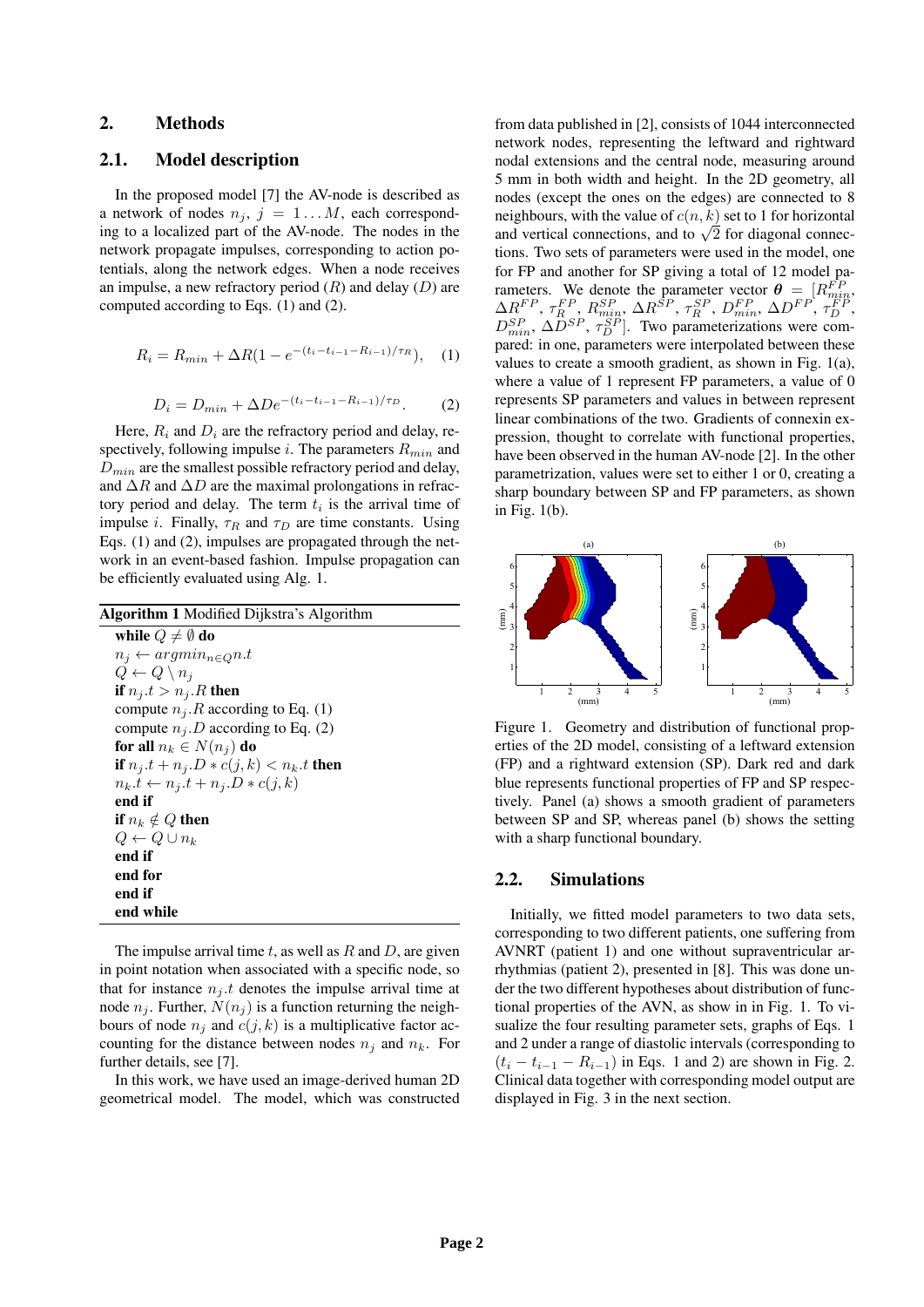

Figure 2. Refrectory and delay curves per node for SP and FP. Green lines correspond to FP, red lines correspond to SP, solid lines indicate the presence of a parameter gradient, whereas dashed lines correspond to the case with a sharp boundary between SP and FP.

Next, to investigate the behaviour of the model under arrhythmia, impulses arriving at the AVN as a result of AF were simulated using a Poisson process. The single parameters of the process,  $\lambda$ , corresponds to the average arrival frequency of impulses, and is thus intimately related to the fibrillation frequency. To account for the refractoriness of atrial tissue undergoing fibrillation, we set a lower limit of 50 ms on the interval between two consecutive impulses (AA-interval) [4]. Using this setup, we used the 2D model to investigate the behaviour of the four parameter sets under  $\lambda$  set to 3 Hz and 6 Hz.

#### 3. Results

Simulation results from the S1S2 pacing scenario and corresponding clinical data are displayed in Fig. 3. As visible from the figure, the simulation results for all parameter sets replicate the clinical data almost perfectly for both patients.

The 2D model also permits investigation of the activation patterns resulting from individual beats. In Fig. 4 we show activation isochrones corresponding to the two impulses on either side of the discontinuity in the left panel of Fig. 3. Results are shown in the presence of a gradient of functional properties, but the mechanism is identical for the case with a sharp boundary.

Figure 4 elucidates the mechanism behind the pathway switching. In panel (a), both pathways are simultaneously activated. However, because of the faster conduction of FP the impulse from FP manages to penetrate some distance



Figure 3. AH-intervals from a standard S1S2 protocol, derived from invasive measurements. Clinical data is shown as blue dots, whereas simulation results are shown as green (FP) and red (SP) x (no gradient) and squares (gradient).



Figure 4. Panels (a) and (b) show activation isochrones during and S1S2 protocol, illustrating rate dependent switching of conduction from the leftward extension (in panel a) to the rightward extension (in panel b).

into SP before terminating through head-to-head interaction with the wavefront from SP. This also illustrates the concealed conduction phenomenon. Conversely, in panel (b), the S1S2 has reached the effective refractory period of FP, which fails to activate at all. This prevents the wavefront collision, allowing the SP impulse to propagate and resulting in a switching of the pathways.